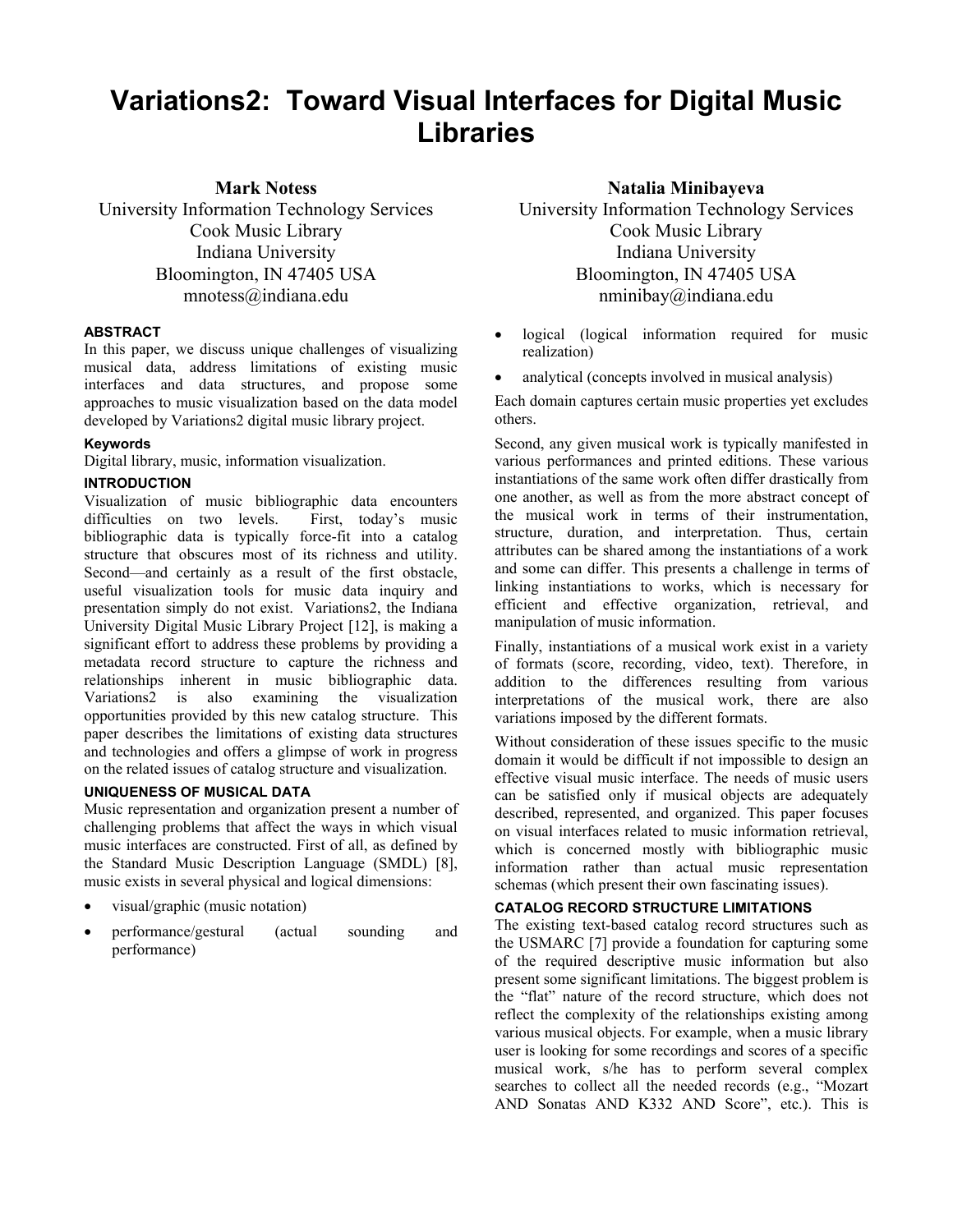because MARC records mostly capture container-level information and do not provide a robust mechanism for linking various instantiations of the same musical work. This presents difficulties in searching for music information, as search queries are often very complex and require special user training.

# **INQUIRY AND PRESENTATION TOOL LIMITATIONS**

Visual interfaces to music bibliographic data are not broadly used today. To explore what could be done with existing tools and data, we carried out some experiments, which we describe in this section.

## **Variations and IUCAT**

The original Variations project [4, 11], for which Variations2 is named, provides for the on-line storage and retrieval of 9000 hours of audio recordings. This system is in current use in the IU Cook Music Library as a listening reserves system, serving up between hundreds and thousands of audio recordings each day. Users may access recordings via URLs embedded in course reserve lists, or users may search the IU library catalog using IUCAT [6].

IUCAT is a typical web-based library catalog front-end in that it offers a variety of search options and returns a limited list of matches in summary form. This is not very useful data for visualization because it is MARC-based container-oriented data. Details such as date of composition, instrumentation, genre, or key are not always available in a reliable, consistent manner.

#### **Experiments with Spotfire DecisionSite**

Given the issues mentioned above with our existing catalog data, we looked elsewhere for a source of music bibliographic data to use for visualization experiments. The Classical.Net website [3] provided a large database (20,000+) of musical works based on a personal collection. The collection is not representative of the IU music library collection (e.g., it contains very little vocal literature). The Classical.Net data was made available in a Microsoft Access database. The fields in the database used in the visualizations were *composer*, *key*, *date of composition*, and *solo instrument*.

Spotfire<sup>®</sup> DecisionSite™ is a commercially available visualization tool used in such varied industries as oil and gas exploration and biotechnology [10]. It grew out of dynamic queries and starfield simulation research at the University of Maryland. An early demo of the technology showed a user interface to a film database [1]. Spotfire provides a variety of visualizations, including scatter plots and histograms. Spotfire's particular strength is the "tight coupling" between the user interface controls and the data—as you move a slider, the visualization changes immediately.

Here we give just two examples of the kind of visualizations possible with Spotfire. Figure 1 shows a histogram of musical periods with the bars divided into three parts, giving the proportion of the works written in a major key, a minor key, or unspecified (from top to bottom of each bar). Figure 2 shows a 3D visualization where the

axes are as follows: x-date of composition, y-composer, zsolo instrument.



Figure 1. Key by Period



Figure 2. Solo Instrument by Composer and Date

A commercial visualization tool like Spotfire has the advantage of being robust, with a rich set of visualization capabilities. The dynamic queries provide an effective way to zoom in on the data of interest while not losing a sense of the broader context, even with over 20,000 records. Traditional library interfaces provide nothing comparable. However, because Spotfire is an off-the-shelf tool not aimed particularly at meeting library needs, the experiments and examination of technical capabilities yielded the following limitations.

- Spotfire is for expert users. The interface as it exists could not be used by a walk-up on-line catalog user.
- Spotfire works with a flat table of data—it provides no way to handle a hierarchical tree of different record types, e.g., users cannot navigate from a work to an instantiation of a work and then examine information about a performer associated with the specific instantiation. The only relationships Spotfire handles are categorical grouping (e.g., solo instrument) and quantitative (e.g., date of composition).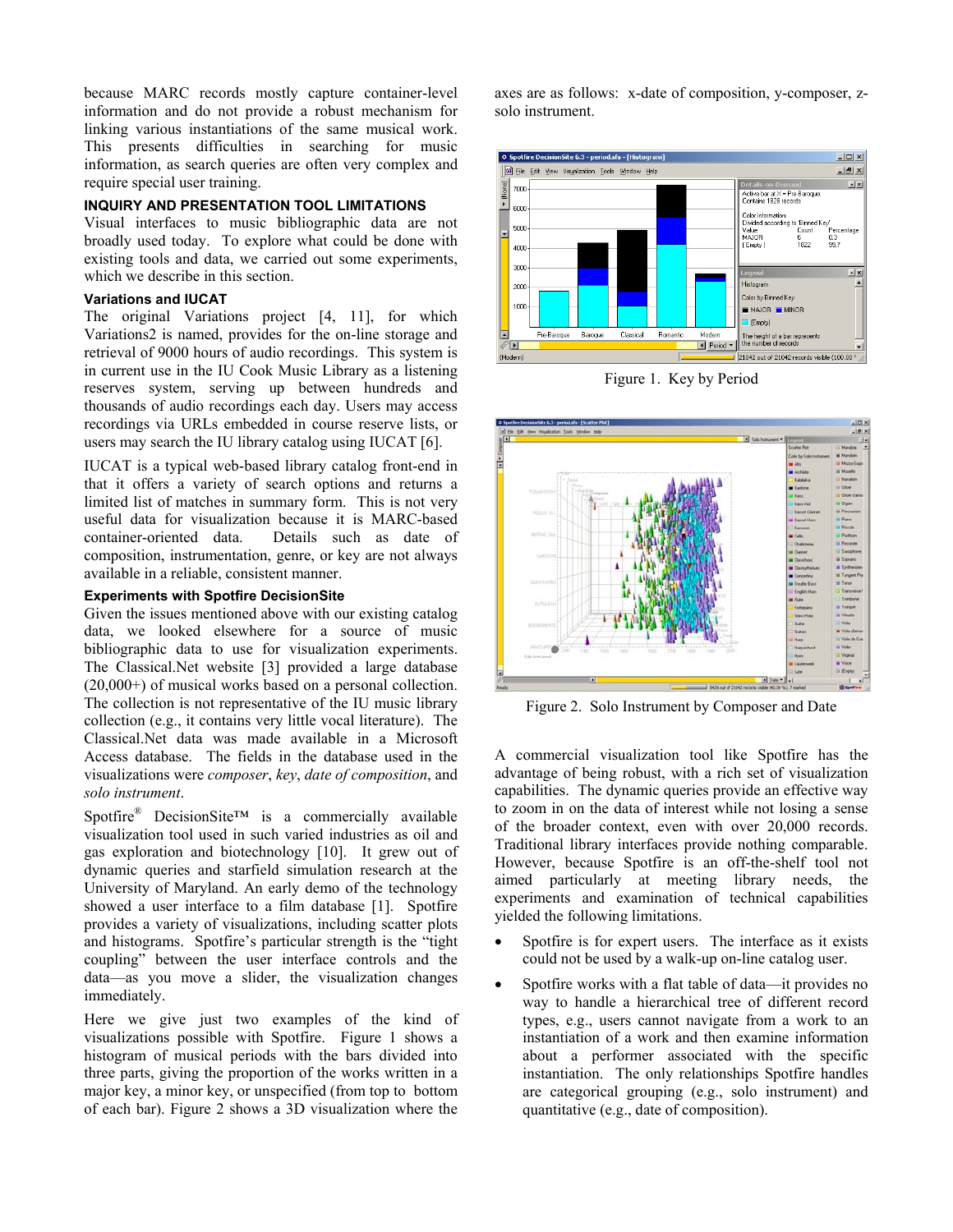- Sequential dates can be modeled as numerical values; Spotfire has no special datatype for "date". Date intervals cannot be displayed as timelines.
- Spotfire requires the complete database to be available on the local system.
- Spotfire is expensive—there is no inexpensive pricing model for a stripped-down run-time version.

Although experiments with Spotfire are helpful in figuring out what sorts of visualizations may be useful for music information seeking, it is unlikely that off-the-shelf visualization tools developed for other markets will be useful in visualizing music data.

#### **VARIATIONS2 Project**

We now give a brief overview of our current project, Variations2 [12], and focus particularly on the new data model and metadata scheme.

## **Project Description**

Variations2, the Indiana University Digital Music Library Project, is establishing a digital music library testbed system, as a foundation for digital library research in the areas of instruction, usability, human-computer interaction, and intellectual property rights. The initial Variations project focused primarily on audio playback. Variations2 will provide synchronized playback of multiple music media, including audio, scores, and encoded music notation. In addition, Variations2 will use a new data model and metadata scheme that expresses the richness and complexity of musical bibliographic data. A search interface will provide access to and retrieval from the collection. Variations2 will be used by students, faculty, librarians and library patrons at Indiana University as well as by users at several remote locations in the U.S. and overseas. Remote locations include: University of Illinois at Urbana-Champaign, University of Massachusetts at Amherst, Northwestern University, King's College-London, Loughborough University, Oxford University, and Waseda University. For information on other research and development activities related to Variations2, see [12].

#### **Data Model and Metadata Scheme**

Variations2 overcomes the limitations of traditional catalog structures, captures the complexity of music information, and satisfies the special needs of music library users. The Variations2 data model accommodates the relationships existing among various types of musical objects by introducing five related entities, each represented by descriptive, administrative, and structural metadata elements:

• **Work:** Represents the abstract concept of a musical piece or set of pieces. For example, Beethoven's "Symphonies, no. 7, op. 92, A major" is a work.

- **Instantiation:** Represents a manifestation of a work as a performance or a score. An actual performance of Beethoven's  $7<sup>th</sup>$  by the London Symphony Orchestra is an instantiation of the abstract work.
- **Container:** Represents the physical item or set of item(s) on which instantiations of works can be found. If a publisher releases a CD recording of the London Symphony's recording of Beethoven, along with recordings of the rest of his symphonies, this CD set is a container. A published score of Beethoven's  $7<sup>th</sup>$  or a video of a performance are also containers.
- Media Object: Represents a piece of digital media content, such as a sound file or score image. For example, a CD set may be stored on-line as multiple audio media objects.
- **Contributor:** Represents persons or groups that contribute to a Work, Instantiation, or Container. Common categories of contribution include composer, performer, arranger, conductor, and producer, although there are many other roles as well.

Although catalogers must concern themselves with all of these entities, end users search for and interact primarily with the work, the contributor, or the container.

This data model allows for a more effective and efficient navigation, browsing, and search of different digitized music formats. It provides a foundation for designing visual interfaces that would utilize the wealth of music attributes and relationships and assist the user in successful retrieving and manipulating of musical data.

# **VISUALIZATION EXAMPLES**

With the new data model and metadata scheme, we can provide useful visualizations. Consider the following two examples.

# **Example 1—Cello Music by Specific Composers**

A music reference librarian today might be told: "I'm looking for cello music by Beethoven, Martinu and Brahms." Many of the occasions on which patrons ask the librarian to help locate a resource are provoked by the difficulty of figuring out the right way to query the catalog or to find the desired item amidst the profusion of imprecise search results. With Variations2, the patron could enter the following query:

| Creator:               | Beethoven or Martinu or Brahms |  |
|------------------------|--------------------------------|--|
| Instrumentation: cello |                                |  |

The response to such a query could be a visualization such as the one shown in Figure 3.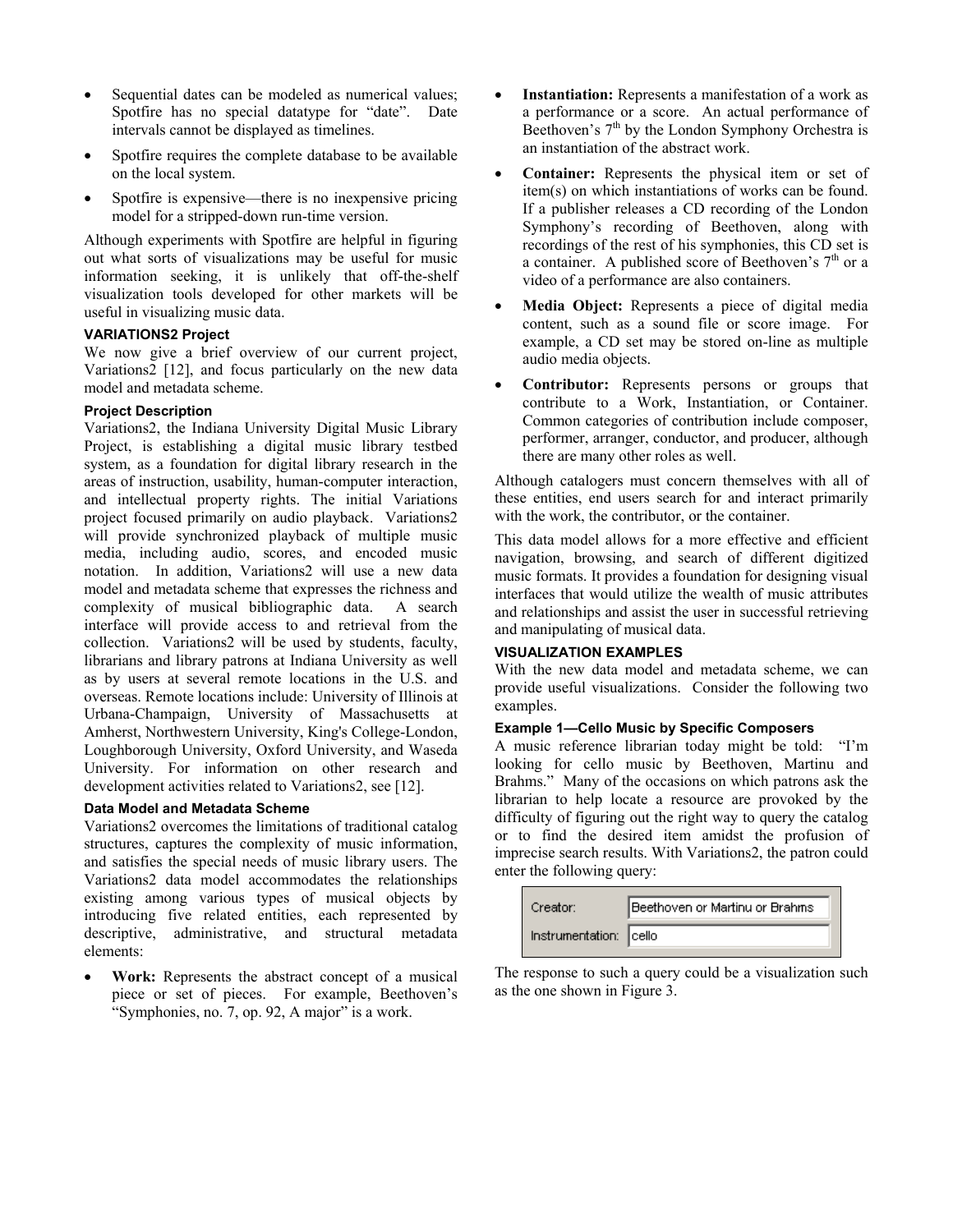|                  | Orchestral                                                                    | Sonata      | <b>Variations</b>                                    | Other                                                                                                                            |
|------------------|-------------------------------------------------------------------------------|-------------|------------------------------------------------------|----------------------------------------------------------------------------------------------------------------------------------|
| <b>Beethoven</b> |                                                                               | $\Box$<br>a | $\mathbf{O} \mathbf{O} \mathbf{O} \equiv \mathbf{N}$ | Sonata for cello and piano<br>Variations on a theme                                                                              |
| <b>Brahms</b>    |                                                                               | 闍           | $\mathcal{P}$                                        | Cello sonata no.1<br><b>Variations in E flat</b><br>矎<br>3 pieces, op. 8<br>Q.                                                   |
| <b>Martinu</b>   | 目〇〇目<br>Cello Concerto no. 1<br>[Student Recital], performed<br>by Jack Sprat | 閐<br>o      | O                                                    | <b>Trio sonata in G major</b><br>Cello Concerto no. 1<br>Sonata no. 1 for piano and<br>2 pieces, op. 10<br>Variations on a theme |

Figure 3. Visualization of Search Results

In this figure, we see a grid-based visualization that uses icon shape to represent media type (audio, score, or video), color to represent the performer, and position within the grid to indicate both work genre (x-axis) and composer/work (y-axis). Hovering over an object gives details on performer, etc. One can imaging using techniques such as Table Lens [9] or GRIDL [5] to explore a large dataset without losing the larger context. The visualization gives immediate feedback on the relative frequency of different works in the collection and makes it easy to browse—clicking on the item's icon invokes the player or viewer window appropriate to the data type. Even though users may simply click on the icon to access the digital media, some users may wish to see further information about the work. While users could get more information by simply hovering over the icon, this information is transient and brief. An alternative is to click on the name of the work on the right-hand side of the display. This hyperlink brings up a list of instantiations (Figure 4), which is itself another grid-based visualization.



Figure 4. Work Window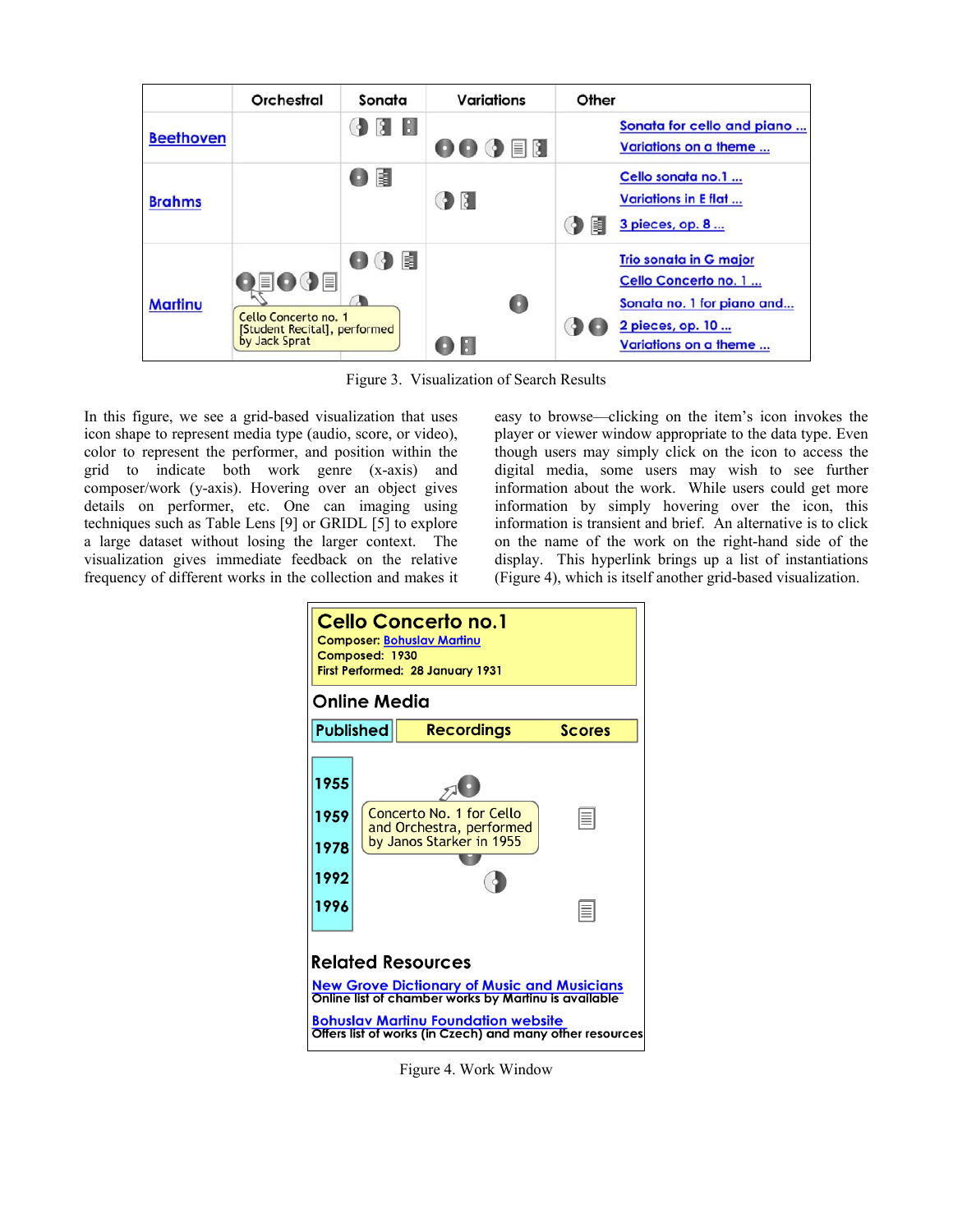The purpose of the instantiation display is to show all the on-line media holdings for the specified work. This visualization also uses icon shape to indicate media type, but it provides additional information about the completeness of the instantiation (e.g., a CD might hold only one movement from a longer work) and uses the yaxis to give the publication date context. Hovering over, e.g., a recording, provides such instantiation details as title

(which may differ from the work title), performer(s), instrumentation, language, and performance date. As with Figure 3, clicking on the icon invokes the player or viewer.

The other navigation available from the search results display in Figure 3 is the composer name hyperlink. Clicking on this link displays the composer overview window (Figure 5).



Figure 5. Composer Window

This visualization shows all of the digital library holdings by media type, for each work. The x-axis shows the musical genre and the y-axis the date of composition. The icons in this window can be solitary or compound. If, for example, the library holds a particular orchestral work of Martinu in the form of three recordings and two scores, a compound icon showing both the recording icon and the score icon, with a subscripted "3" and "2," are displayed. Icon color in this example highlights the works that were included in the previous display's search results. The gray icons show other works so that the searcher can see the search results in the broader context of the composer's output. Hovering over an icon (or compound icon) will show the work's title. Clicking on the icon will lead to the instantiation list (Figure 4).

# **Example 2—Visual Reserve List**

Instructors provide music students with listening lists for the semester. Today, these lists are, at best, textual HTML pages with links to the containers (CDs, scores) which include the pieces of interest. In addition, instructors

provide a syllabus, either on-line or on paper, which shows which pieces the student needs to listen to by week, sometimes with some additional information about the composer or piece. These documents are tedious to create and keep synchronized with each other.

With Variations2, instructors could provide a graphical timeline of listening assignments, showing composers, dates, nationalities and other details. The timeline view is of particular importance to music history classes. By clicking on the pieces, students can access pre-selected media or media excerpts (Figure 6).

The pieces can be shown by week in the semester. Weeks can be expanded or collapsed. When a week is expanded, students see icons representing the media type. In this example, some of the media is synchronized for listening and score viewing. The x-axis position of the item shows the date of composition. An interval bar shows the composer's lifespan. Color used to indicate the composer's nationality.